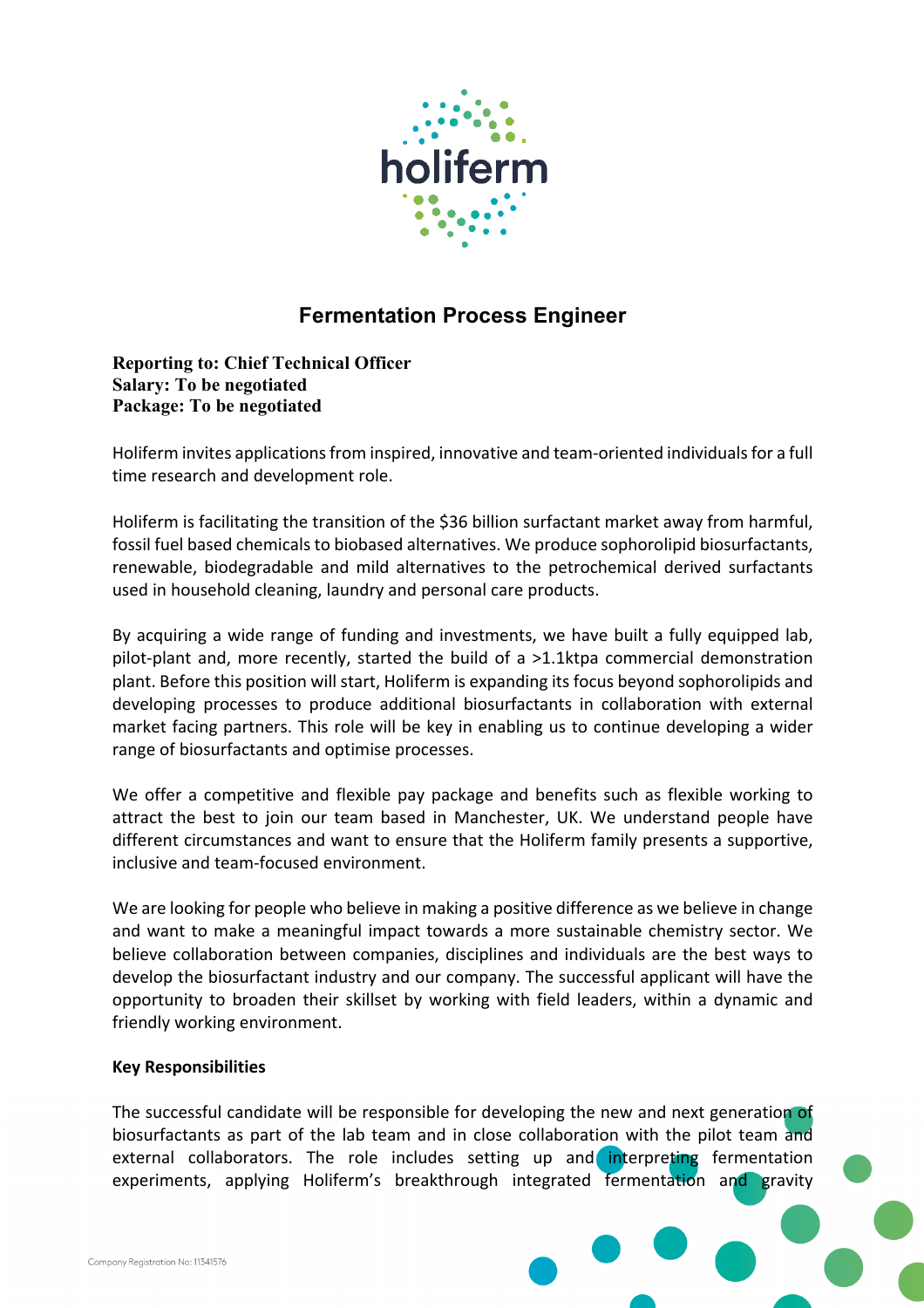separation technology, and developing new ideas. This role will involve hands on work in the lab and desk-based research work. Once the process is complete at laboratory scale, the candidate will be a key part of the team translating the process to pilot and then commercial scale.

## **Candidate requirements**

We are seeking highly motivated innovators who want to challenge themselves and others and fit well with our company philosophy, and first and foremost, get things done. The individual should have:

## **Essential:**

- Enthusiasm and ability to think creatively and develop new technology
- Willing to work in a fast-paced and quickly changing environment
- Collaborative and constructive attitude
- Experience of running daily laboratory operations such as preparing chemical solutions, using standard laboratory equipment, using bench-top fermentation reactors and aseptic techniques
- Experience in fermentation process development (increasing titer/productivity), preferably with expertise of biosurfactants. This includes a strong skillset of processing and interpreting fermentation data
- Familiar with scale up of fermentation processes
- Mathematical skills and knowledge of calculations useful in the design, operation and scale up of fermentations and downstream processes, with the ability to be creative in finding new solutions to characterise processes
- Strong troubleshooting skills in the context of fermentation and downstream processing
- Able to provide feedback and communicate across the different teams
- A strong combination of time management and organisational skills
- Experience with analytical techniques for monitoring fermentations

#### **Preferred:**

- Experience in calibrating and maintaining fermentation and analytical equipment, for example pumps and pH probes
- Experience of working with biosurfactants, ranging from production, separation, characterisation and/or formulation – or more in general, a strong understanding of phase separation/surfactant behaviour.
- Experience in writing grants and receiving and managing research funding for commercial applications
- Experience in data management
- PhD or similar development experience in process development for bioproducts
- Knowledge and experience of implementing process control systems
- Experience and ability to coordinate a scale up project with a range of industrial and academic partners.